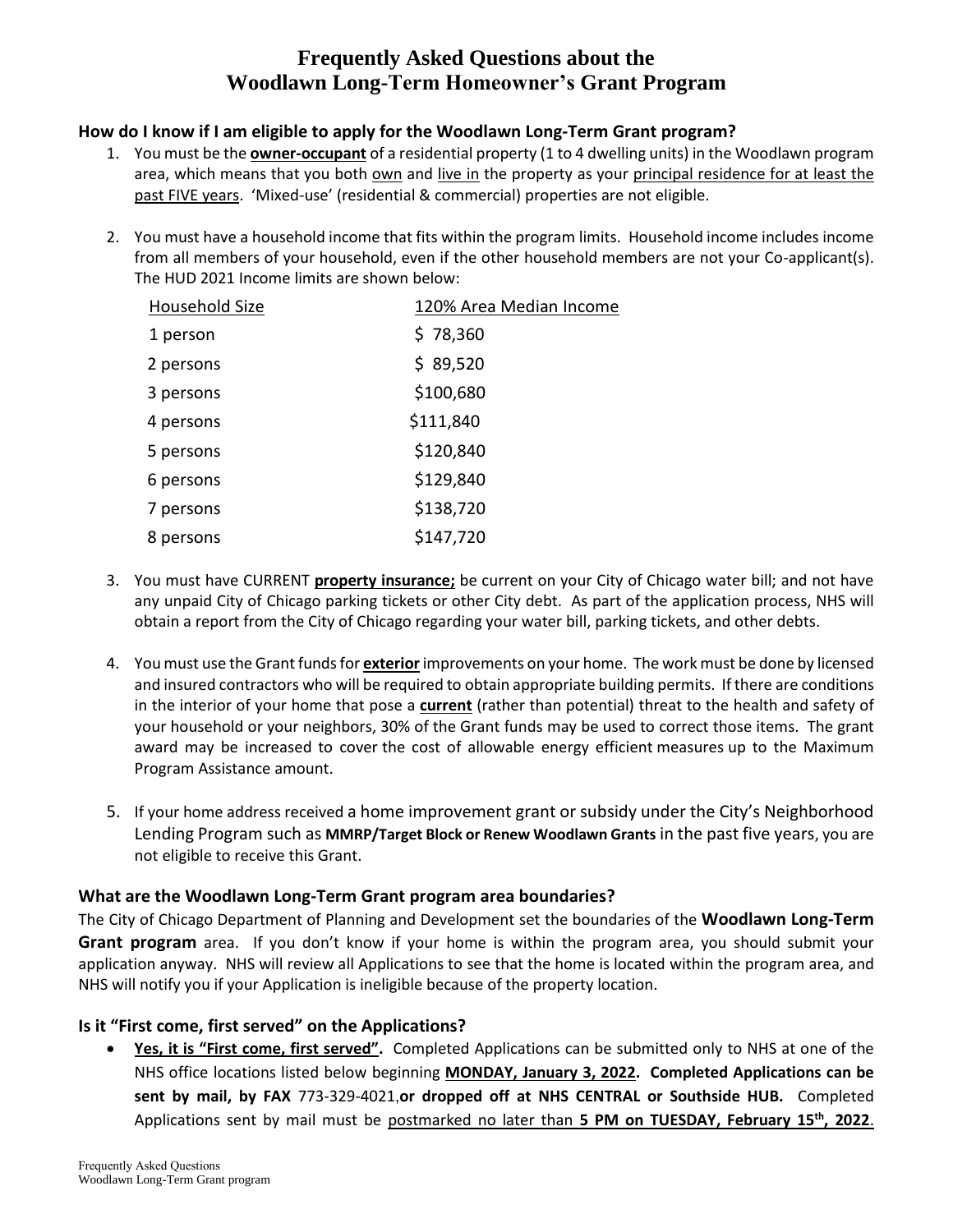# **Frequently Asked Questions about the Woodlawn Long-Term Grant Program**

Completed Applicationssent by FAX must be sent **only** to the **NHS FAX at (773) 329-4021**. **All Completed Applications, including those sent by FAX, must include the proof of owner-occupancy, insurance, and household income (see above).**

### **Do I have to pay an Application fee to apply for a Grant?**

**ABSOLUTELY NOT!** There is NO Application Fee for the **Woodlawn Long-Term Grant program**. If anyone tells you that you have to pay a fee to get a Woodlawn Long-Term Grant, or that you can "reserve" your grant by paying a fee, they are lying and trying to cheat you. Please report anyone who asks you for an Application Fee by calling "311" and asking for the Dept. of Consumer Services, and please be prepared to identify who asked you for an Application Fee.

### **How and where can I get an Application for a Woodlawn Long-Term Grant program Grant?**

You can apply on-line or download an application at the NHS website: www.nhschicago.org

Or, pick up a **Woodlawn Long-Term Grant program** Application at the following locations and NHS offices

- NHS Central Hub, 1279 N. Milwaukee Ave., 4<sup>th</sup> Floor, 60622, weekdays, 9AM to 5PM
- NHS West Side Hub, 3601 W. Chicago Ave., 60651, weekdays, 9 AM to 5 PM
- NHS South Side Hub, 639 E. 87<sup>th</sup> Street, 60619, weekdays, 9AM to 5PM
- $\bullet$  20<sup>th</sup> Ward Office, 5707-11 S Wentworth Ave- Call for hours
- Woodlawn Resource Center, 6144 S. Cottage Grove, Call for hours
- Coleman Branch, Chicago Public Library, 731 E. 63<sup>rd</sup> Street-Call for hours

### **Can someone from NHS of Chicago assist me with completed my application and/or scan and upload my documents?**

Yes, Office hours will be available:

- Woodlawn Resource Center, 6144 S. Cottage Tuesdays 10am-4pm
- South Side Hub, 639 E. 87<sup>th</sup> Street Thursdays 10am-4pm
- NHS of Chicago Central office, 1279 N. Milwaukee,  $4<sup>th</sup>$  floor, call 773-329-2111 to schedule an appointment

## **I own the home with a member of my family, but that person doesn't live in the home. Can I still apply for a Woodlawn Long-Term Grant program?**

As long as one of the owners of the home lives in the home as his/her principal residence, the owner who is living in the home can apply for the **Woodlawn Long-Term Grant program**. However, all owners will have to sign the **Woodlawn Long-Term Grant program** Agreement once the Grant is awarded.

## **What is a "Completed Application"?**

A "**Completed Application**" means that the person applying has (1) filled out the entire application form, (2) answered all of the questions, (3) signed and dated the Application form, and then (4) returned the Application to NHS together with documentation showing the Applicant's household and that the Applicant owns the property, lives in the property, and has insurance on the property. If any of these things are missing or incomplete, then it is not a "Completed Application". Please note, all application requirements must be met within thirty (30) days after written notification, or your application will be cancelled.

### **Where do I send my Completed Application?**

 You must either submit your application on-line or return your completed Application, along with the additional documentation required, **directly to NHS ONLY** either at the **NHS - Central HUB, 1279 North**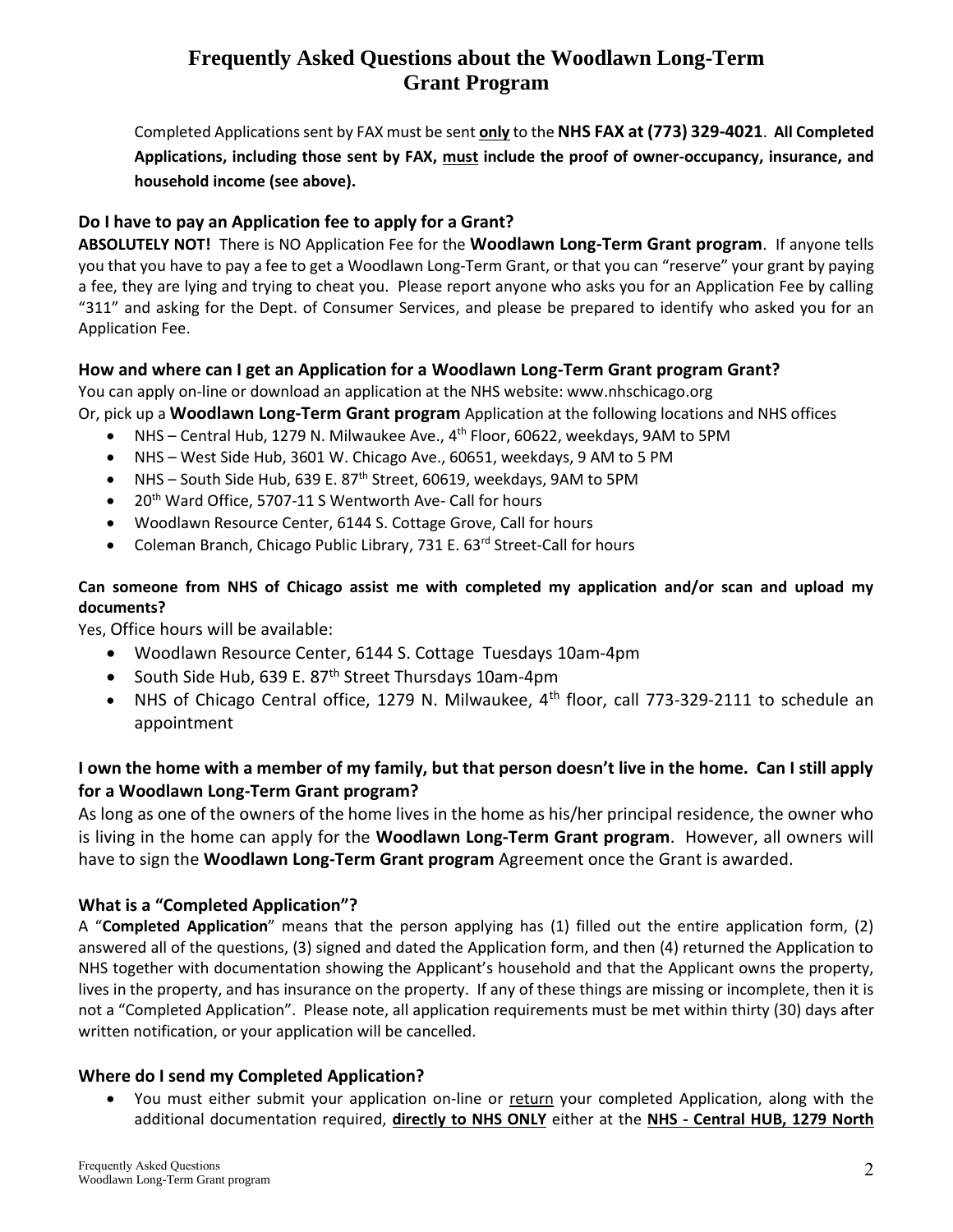# **Frequently Asked Questions about the Woodlawn Long-Term Grant Program**

#### **Milwaukee Avenue, 4th Floor, Chicago, IL 60622 or NHS – South Side Hub, 639 W. 87th Street, 60619, weekdays, 9AM to 5PM**

 Your Application is not considered complete until you provide the proof of ownership, proof of residency, proof of income, and proof of property insurance. Also, your application must include your Driver's License number and the license plate numbers of all vehicles that you own. **You can FAX your Application and the other information needed directly to NHS at (773) 329-4021.**

### **Please call (773) 329-4111 prior to the deadline date in order to verify that your fax was received.**

#### **How much of a Grant can I obtain?**

The actual cost of the work to be done will determine the actual amount of the **Woodlawn Long-Term Grant program**, up to the maximum Grant amount of \$20,000. Grants are awarded to eligible and selected homeowners only after a proposal for the work has been obtained from a licensed, insured contractor.

### **I own a 2-flat in the Woodlawn Long-Term Grant program area, but I live elsewhere...can I apply for a Woodlawn Long-Term Grant program?**

No, you cannot. **Woodlawn Long-Term Grant program** are available **only** to **owner-occupants** of the property where the work is being done. This means that the property receiving the **Woodlawn Long-Term Grant program** must be the principal residence of the Applicant for at least the past **FIVE** years. You have to submit proof of both your ownership and your residency in the property as part of your **Woodlawn Long-Term Grant program** Application.

#### **I am delinquent on my water bill or I have unpaid parking tickets…can I still get a Grant?**

**You can still apply for a Woodlawn Long-Term Grant program.** NHS will confirm that your water bill is current and whether you have unpaid parking tickets through the City's Dept. of Revenue. If your water bill is delinquent or if you have unpaid parking tickets, you can make a payment plan, but you will have to make the initial payments under the plan before you are eligible for a Grant. You will have 45 days from written notification of debt owed to the City, to show proof of payment or payment plan, or your application will be cancelled.

### **What work can be done with the Grant?**

The **Woodlawn Long-Term Grant program** is to be used primarily for work on the **exterior** your home including but not limited to roofs, windows, entryways, porches and masonry. You cannot use the **Woodlawn Long-Term Grant program** to build something new such as a garage, but the Grant can be used to repair a garage. NHS staff will conduct an assessment of your home and if there are any interior conditions that pose a **current** (rather than potential) health or safety risk, a portion of the Grant may be used to correct those items, up to 30% of the Grant amount.

**If the condition of your home is such that the Woodlawn Long-Term Grant program funds cannot make the home safe, or if there is substantial rehabilitation needed in order to make the home livable, then you can qualify for the Grant only if you can obtain a loan or provide your own funds to complete all of the work.** Grants cannot and will not be awarded to make repairs on homes that will not be safe or livable after the Grant work is completed. You will have ninety (90) days after the initial site visit by the NHS Construction Specialist to bring your home into compliance with health and safety or your application will be cancelled.